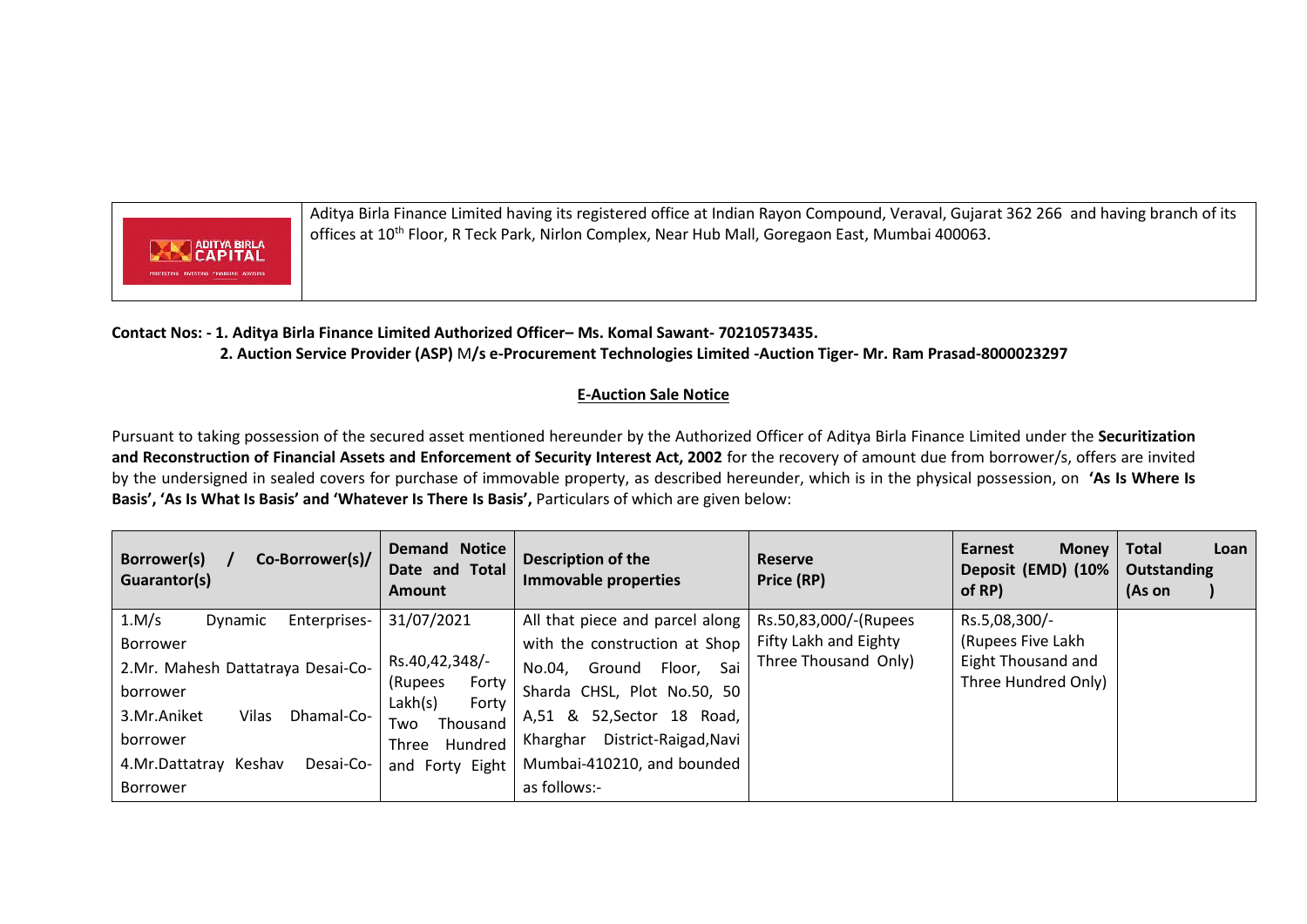| LAN No. 12009400137 | Only) as   | On or towards East<br>on l |        |  |
|---------------------|------------|----------------------------|--------|--|
|                     | 19/07/2021 | Sector 18 Road             |        |  |
|                     |            | On or towards West         | : Open |  |
|                     |            | Plot                       |        |  |
|                     |            | On or towards North :      |        |  |
|                     |            | Jitendra CHSL              |        |  |
|                     |            | On or towards South :      |        |  |
|                     |            | Sector 18 Road             |        |  |

**The Terms and Conditions of the E-Auction are as under:** 

- **1.** E-Auction is being held on "AS IS WHERE IS BASIS", "AS IS WHAT IS BASIS", and "WHATEVER IS THERE IS BASIS" and will be conducted ''Online". The Auction will be conducted through the ABHFL approved auction service provider **"M/s e-Procurement Technologies Limited -Auction Tiger B-704- 05, Wall Street - II, Opp. Orient Club,Nr. Gujarat College, Ellis Bridge, Ahmedabad - 380006 Gujarat (India) Help Line Nos. 079- 61200559/837/842/881/880 Help Line E-mail id: [support@auctiontiger.net](mailto:support@auctiontiger.net) through the web portal [https://sarfaesi.auctiontiger.net](https://sarfaesi.auctiontiger.net/) "**
- 2. **Last Date of Submission of Tender/Sealed Bid/Offer** in the prescribed tender forms along with EMD and KYC is **28/04/2022 up to 5:00 PM** at the Branch Office address mentioned herein above. Tenders that are not filled up or tenders received beyond last date will be considered as invalid tender and shall accordingly be rejected. No interest shall be paid on the EMD.
- 3. **Date of E-Auction** for Property is **30/04/2022** at the web portal [https://sarfaesi.auctiontiger.net](https://sarfaesi.auctiontiger.net/) from **11:00 AM to 1:00 PM with unlimited extensions of 5 Minutes each.**
- 4. The tender/Sealed Bid/offer will be opened in the presence of the Authorized Officer.
- 5. **Date of Inspection of the Immovable Property** is **on 19/04/2022** between **11.00 AM** to **04.00 PM**.
- 6. The Earnest Money Deposit (EMD) of the successful bidder shall be retained towards part sale consideration and the EMD of unsuccessful bidders shall be refunded. The Earnest Money Deposit shall not bear any interest. The successful bidder shall have to deposit 25% of the sale price, adjusting the EMD already paid, immediately after the acceptance of bid price by the Authorized Officer and the balance 75% of the sale price on or before 15th day of sale or within such extended period as agreed upon in writing by and solely at the discretion of the Authorized Officer. In case of default in payment by the successful bidder, the amount already deposited by the offer shall be liable to be forfeited and property shall be put to re-auction and the defaulting borrower shall have no claim/ right in respect of property/ amount.
- 7. The purchaser shall bear the applicable stamp duties/ additional stamp duty/ transfer charges, fee etc. and also all the statutory/ non-statutory dues, taxes, rates, assessment charges, fees etc. owing to anybody.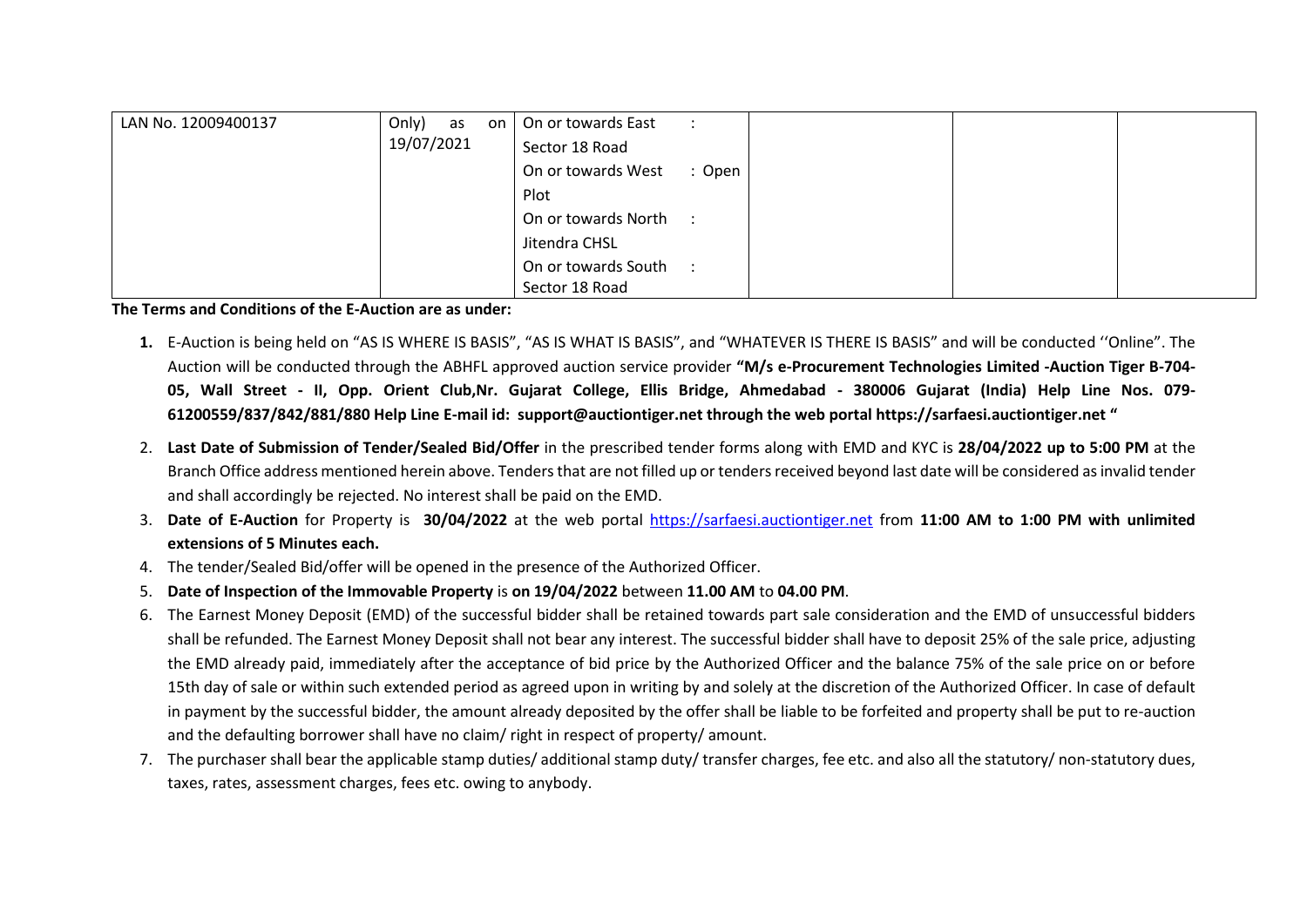- 8. The Authorized Officer, who is not bound to accept the highest offer, has the absolute right to accept or reject any or all offer(s) or adjourn/ postpone/ cancel the e-Auction without assigning any reason thereof.
- 9. The tenderer/online bidder hereby agrees that once he/she has formally registered a qualified tender before authorized officer will have to express their interest to participate through the E-auction bidding platform, by submitting this document. It shall be the tenderer's/online bidder's sole responsibility to procure his/her login id and password from auction service provider
- 10. Further interest will be charged as applicable, as per the Loan Agreement on the amount outstanding in the notice and incidental expenses, costs, etc., is due and payable till its realization.
- 11. The notice is hereby given to the Borrower/s and Guarantor/s they can bring the intending buyers/purchasers for purchasing the immovable property as described herein above, as per the particulars of terms and Conditions of Sale.
- 12. **The Borrower(s)/Co-Borrower(s)/Guarantor(s) are hereby given 30 DAYS SALE NOTICE UNDER THE SARFAESI ACT, 2002** to pay the sum mentioned as above before the date of Auction failing which the immovable property will be auctioned and balance, if any, will be recovered with interest and costs. If the Borrower pays the amount due to Aditya Birla Finance Ltd, in full before the date of sale, auction is liable to be stopped.
- 13. The detail terms and conditions of the auction sale are incorporated in the prescribed tender form. Tender forms are available at the above mentioned Zonal/Branch office.
- 14. The immovable property will be sold to the highest tenderer/Bidder in E- Auction. The Authorized Officer reserves the absolute discretion to allow inter se bidding with minimum Bid increment amount. The Property as mentioned will not be sold below Reserve Price.
- 15. The Tenderer(s) / Offerer(s) / Prospective Bidder(s) / Purchaser(s) are hereby notified that the secured asset will be sold with the Encumbrances and dues payable to Statutory Authority (if any) and are also requested, in their own interest, to satisfy himself / themselves/ itself with regard to the above and other relevant details pertaining to the above mentioned secured asset before submitting the tenders.
- 16. Aditya Birla Finance Ltd **is not responsible for any liabilities whatsoever pending upon the property as mentioned above**. **The Property shall be auctioned on 'As Is Where Is Basis', 'As Is What Is Basis' and 'Whatever Is There Is Basis'.**
- 17. The Total Loan Outstanding amount is not the loan foreclosure amount. All other charges (if any) shall be calculated at the time of closure of the loan.
- 18. The Demand Draft Should be made in favor of **'Aditya Birla Finance Limited'.**
- 19. Wherever applicable, its responsibility of auction purchaser to deduct Tax at Source (TDS) @ 1% of the total sale consideration on behalf of the resident owner on the transfer of immovable property having consideration equal to ₹ 50 lacs and above and deposit the same with appropriate authority u/s 194 IA of Income Tax act.
- 20. The sale certificate shall be issued after receipt of entire sale consideration and confirmation of sale by secured creditor. The sale certificate shall be issued in the name of the successful bidder. No request for change of name in the sale certificate other than the person who submitted the bid/participated in the e Auction will be entertained.